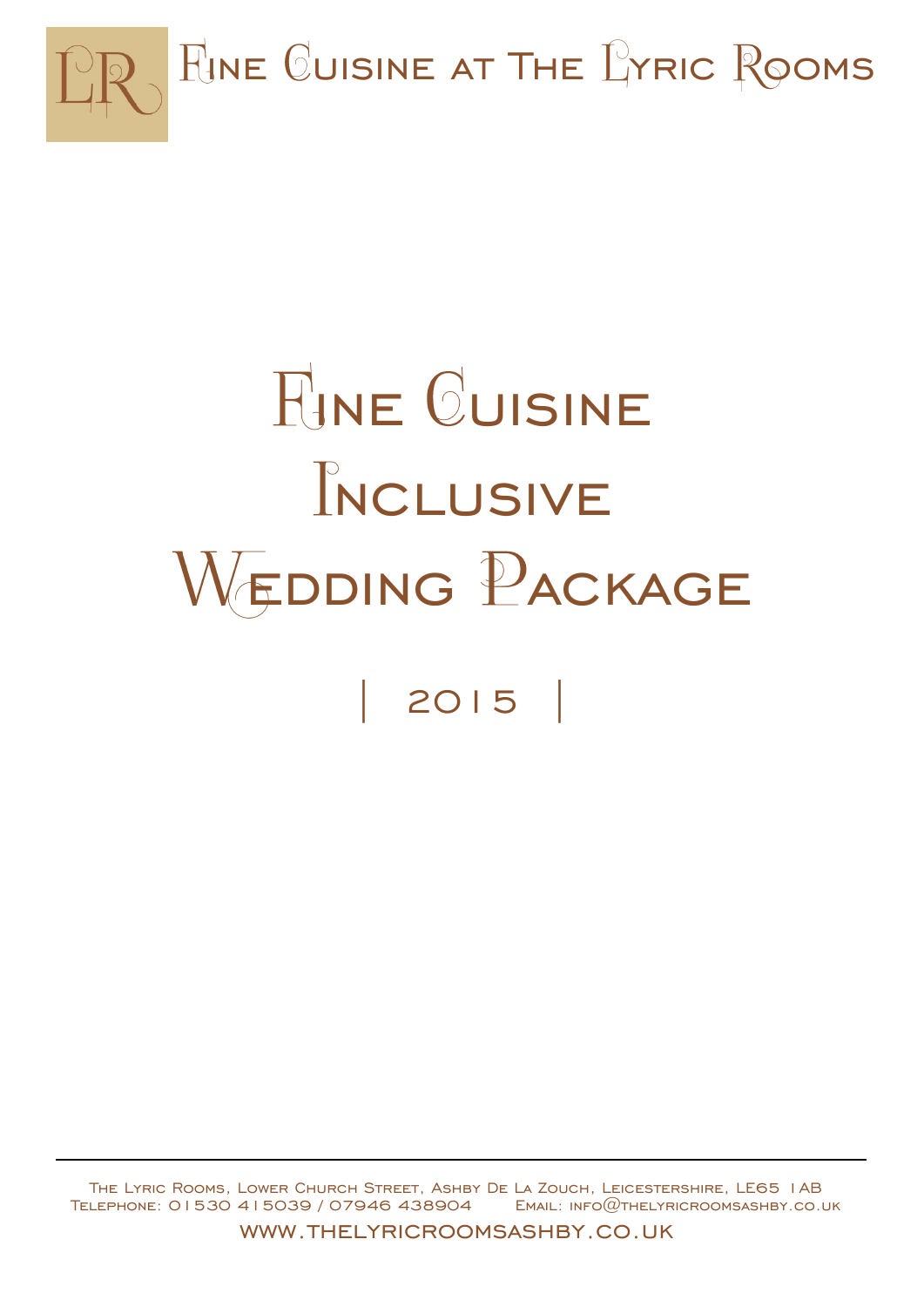

# EDDING

#### On Arrival

A celebration drink of your choice

(A Choice of Bucks Fizz, Sparkling Wine, Red or White Wine, Sherry, Orange Juice)

\* \* \*

### **APPETISER**

A choice of one of the following

Chefs Homemade Soup Served with Crispy Croutons –

Roast Vine Tomato and Rocket (V) Potato and Roast Pepper (V) Minestrone (V) Rustic Vegetable (V) Cream of Leek and Potato with Crème Fraiche (V) Celery and Stilton (V) Cream of Mushroom and Tarragon (V) Carrot, Apple and Butternut Squash (V)

Locally sourced Field Mushrooms sautéed with White Wine Parsley and Spinach served with Brie Toasted Croute (V)

Homemade Chicken Liver and Smoked Bacon Parfait served with a Spiced Apple and Pear Chutney and Crisp Toast

Natural Smoked Mackerel Terrine enhanced with Horseradish set on a Spinach and Herb Salad with a Prawn Cream

A duo of Cantaloupe and Honeydew Melon Ribbons with a Wild Blueberry and Garden Mint Syrup (V)

Fan of seasonal Melon simply served with a Wild Strawberry and Orange Compote enhanced with Schnapps (V)

Prawn Salsa - Cold Water Prawns in a richly seasoned Mayonnaise Dressing on a Crisp Bed of Autumn Salad Leaves

Roasted Vine Tomato flavoured with Sage and Brie Tarts served with Dressed Seasonal Leaves

Oaked Smoked Salmon and Asparagus Scroll - Asparagus marinated in Lime Dill and Honey wrapped with Scottish Oak Salmon with dressed Rocket) (Extra £1.00 per Head)

All served with a bread accompaniment

Glass of House Red or White Wine or Orange Juice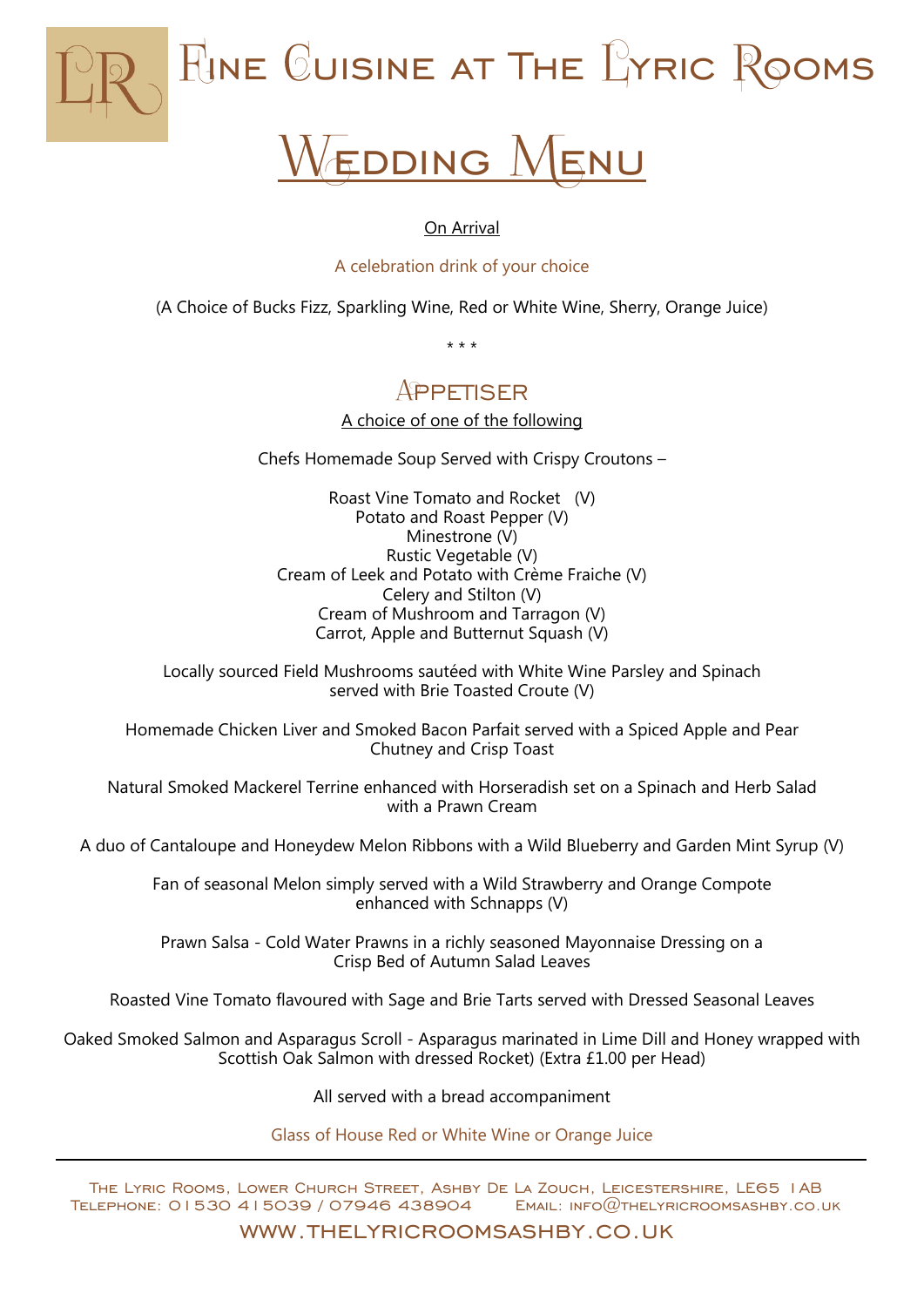$F_{JNE}$  Cuisine at The  $L$ Yric Rooms

# **MAIN COURSES**

A choice of one of the following

Roast Strip loin of Local English Beef served with Homemade Yorkshire Puddings Horseradish Sauce and Red Wine Gravy. Extra £2.50 per Head (This can be carved In the Room - Maximum 70 People. Extra £3.00 Per Head)

> Thinly Sliced Topside of Beef Rolled with Mushroom Thyme and Garlic Farce complimented with a Madeira Jus

Prime Fillet Steak Set on a Baked Croute Topped with a Rich Liver Pate accompanied with a Cognac and Herb Jus (Extra £3.00 per Head)

Rosemary and Garlic Studied Roast Leg of English Lamb Served with Apricot and Sage Stuffing and a Lamb Jus Red Wine Sauce (Extra £1.50 per Head)

Slow Cooked Shank of Lamb Simmered Gently with Sweet Peppers Caramelised Red Onion and a Bold Cabernet Sauvignon

Tender Pieces of Lamb Shoulder Braised in Red Wine and Local Market Vegetables topped with a Crisp Sautéed Potato Layer

Roast Loin of British Pork Traditionally with a Sage and Onion Stuffing, Homemade Apple Sauce and a Natural Jus

Pork Loin Steak Braised with Purple Sage, Sweet White Onion and Cider finished With a Natural Reduction enhanced with Pommery Mustard

Traditional Roast Lincolnshire Turkey Served with Pigs in Blankets, Cranberry and Bread Sauce with a Rich Force Meat Stuffing

Tender Roast Chicken Breast accompanied with Sausage and Bacon, a Rich Red Wine Gravy and Sage and Onion Stuffing

Chicken Supreme Baked in a Fricasse of Wild Mushroom, Baby Onion and Smoked Bacon with a Tang of Basil

Baked Filet of Salmon with a Herb Crust Enhanced with Garlic accompanied with a Rich Chervil Hollandaise

**Vegetarian** 

Filo Baskets filled with Stroganoff Vegetables

Leek, Spinach and Chestnut Mushroom Strudel with a Watercress Sauce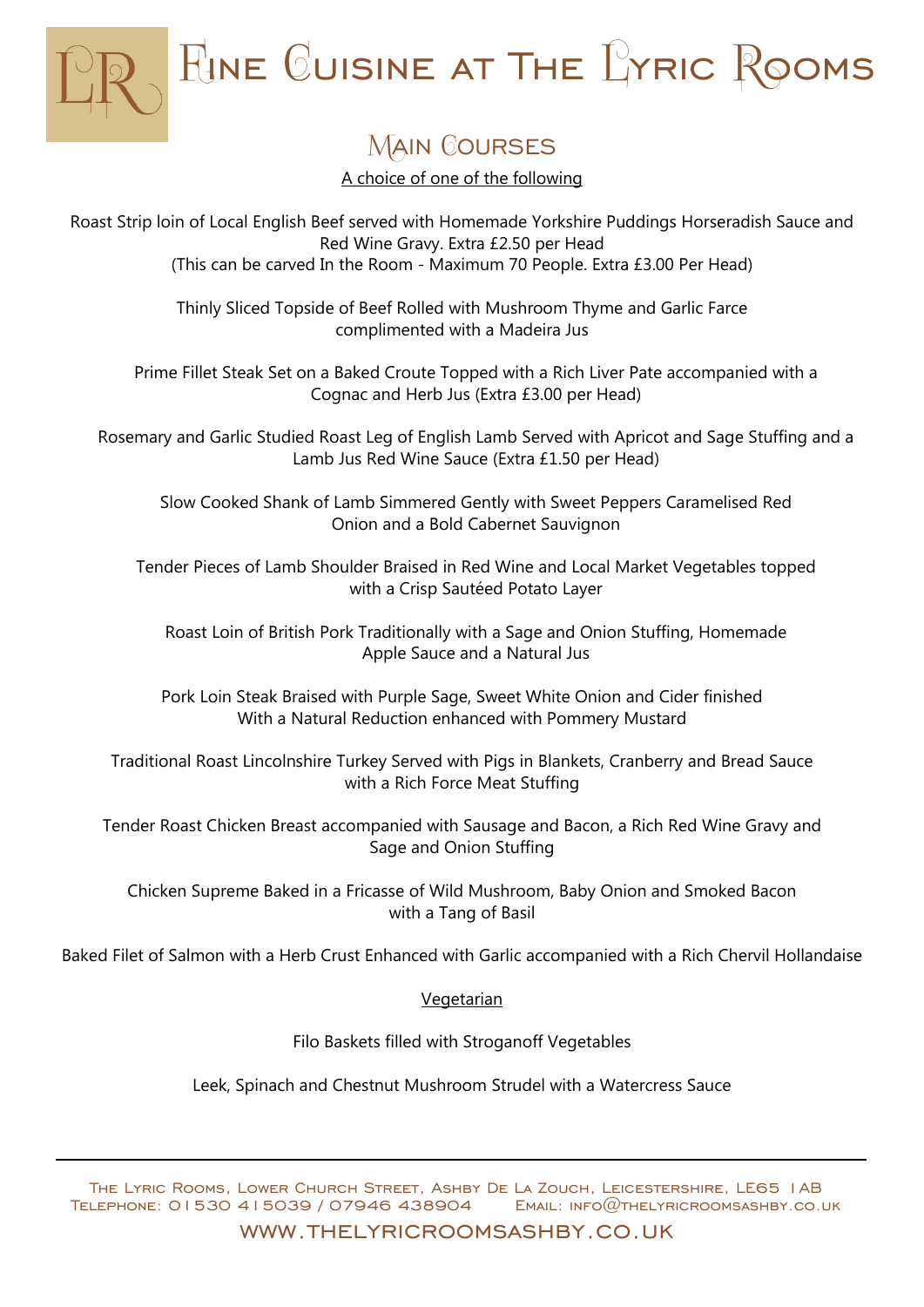

## DESSERT

A choice of one of the following

Layered Meringue Tower with Caramelised Fruits finished with a Rich Dark Chocolate Sauce

Seasonal Fruit Pavlova with Lashings of Fresh Cream

Homemade Bakewell Tart finished with Crème Fraiche

White Chocolate and Toasted Almond Roulade with an Amaretto Sauce

Caramelised Orange, Lime and Passion Fruit Mousse with Vanilla Shortbread

Traditional Crème Brulee with a Caramelised Topping and Fresh Wild Berries

Double Chocolate Truffle Torte with Vanilla Infused Cream

Traditional Profiteroles filled with Lashings of Chantilly Cream served with Hot Chocolate Sauce

+ + +

A Selection of Cheese and Biscuits Served with Grapes Extra £3.50 per Head

(Cheese and Biscuits can be served as an option to a Sweet)

+ + +

Coffee or Tea served with Cream and Milk and Mints

Glass of Sparkling Wine for Toast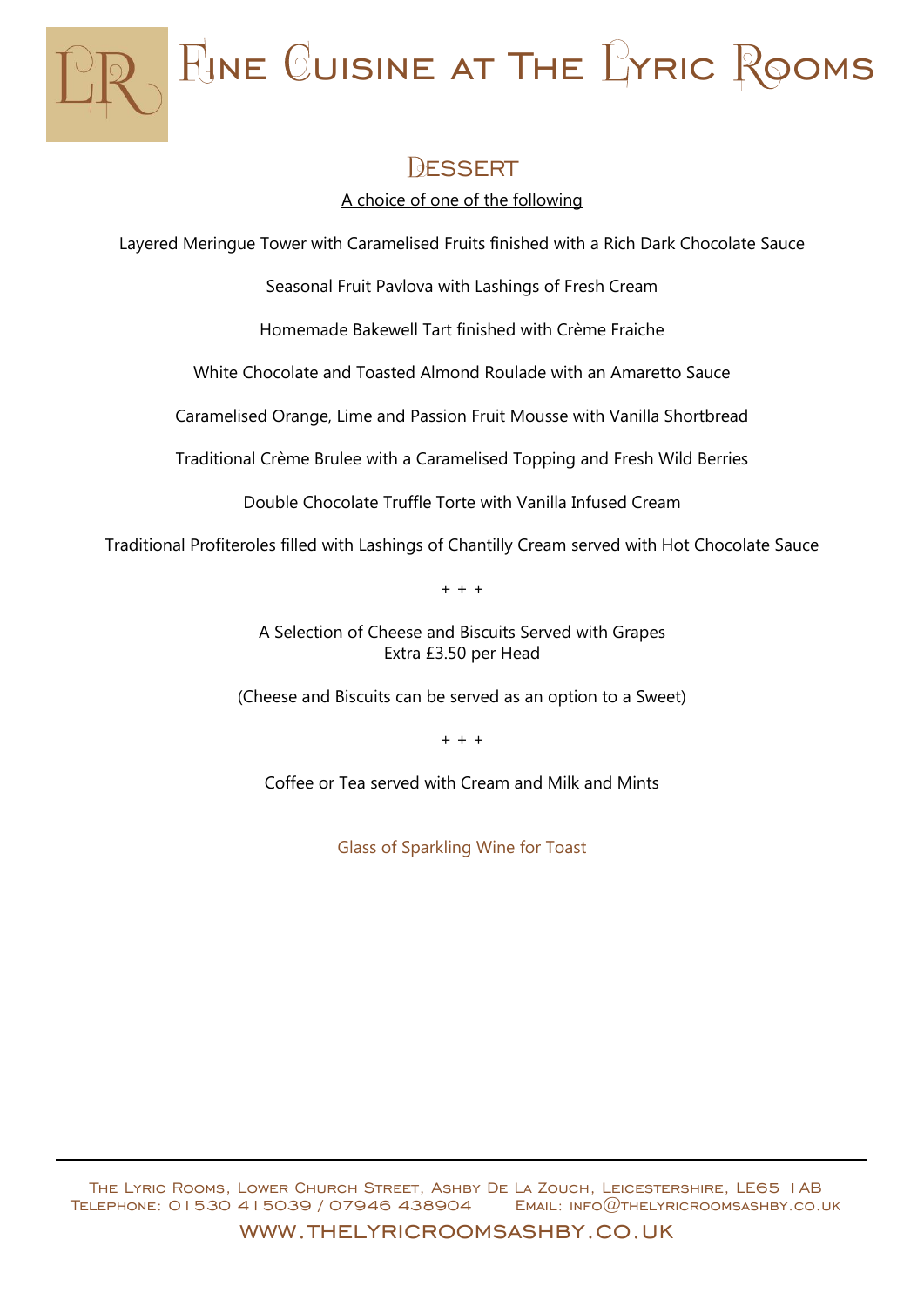

## **FVENING BUFFET**

Selection of Brown And White Sandwiches with Salad Garnish

Honey Roast Ham and Mustard Cheese and Pickle Egg Mayonnaise and Watercress Tuna Mayonnaise and Cucumber

Hot Cocktail Sausages baked with coarse grain Mustard and clear Honey

Seasoned Potato Wedges served with a dip

Hot Pizza with various Meat and Vegetarian toppings

Crudities served with a trio of dipping sauces

Selection of Crisps and Savoury Snacks

+ + +

Serving of your wedding cake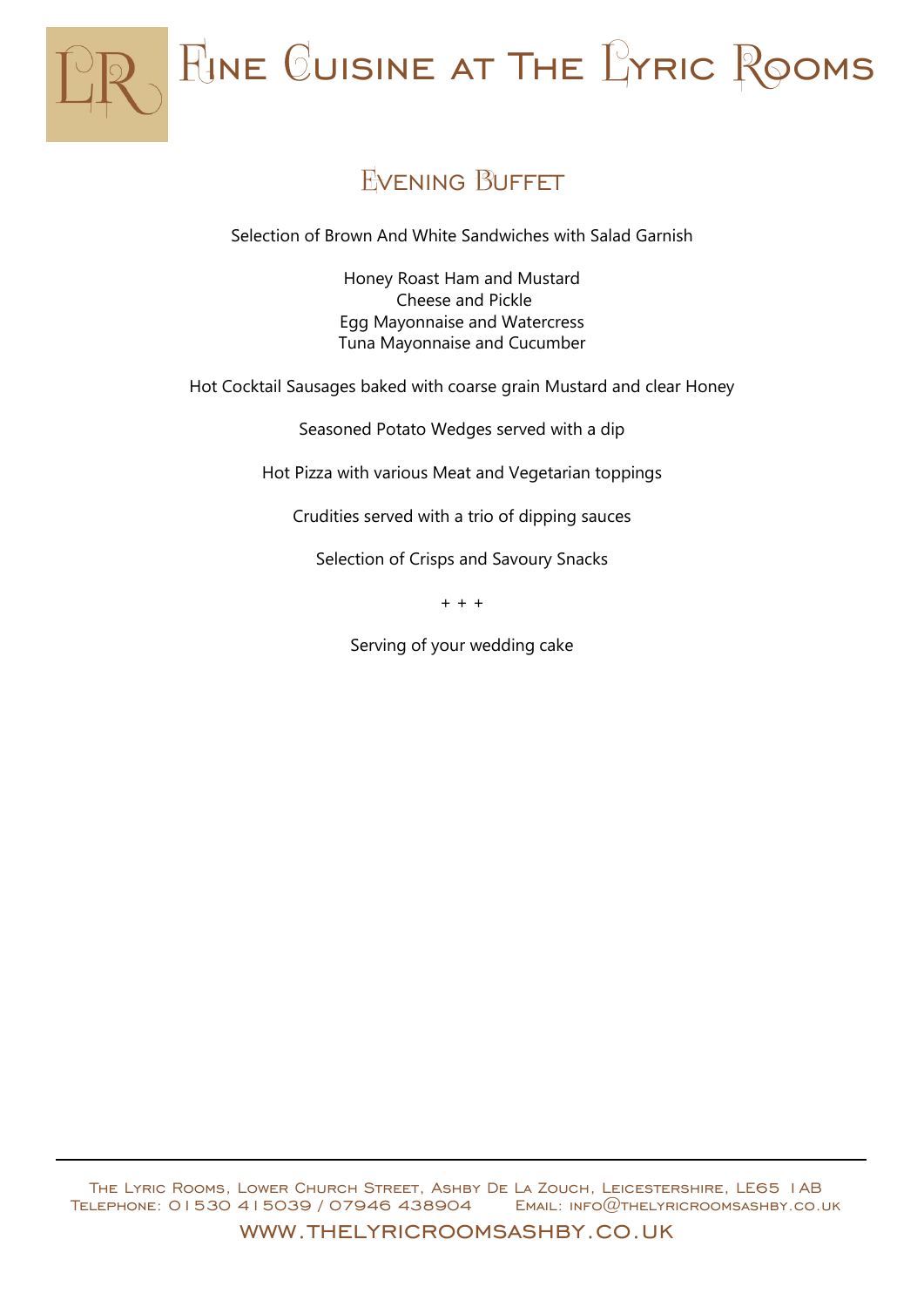

# $\mathop{\mathsf{EDDING}} \nolimits$  NFORMATION

- 1. Our price of £35.00 per head (based on a minimum of 65 wedding breakfast guests) includes:
	- a. Room Hire
	- b. Red carpet welcome for the bridal party
	- c. Drink on arrival
	- d. A choice of one dish from each course.
		- Vegetarian and special diets are catered for independently. Additional menu choices available at an extra charge.
	- e. One glass of red or white wine or orange juice served with the main course. Additional wine may be purchased.
	- f. One glass of sparkling wine for the toast
	- g. Evening Buffet Additional food provided for extra evening guests will be charge at £9.50 per head. Additional items can be added to the evening buffet at a charge of £1.20 per item per head.
	- h. Linen imitation napkins
	- i. Cake stand and knife to enhance your wedding cake
	- j. A bud case with fresh flowers on each table
		- Three arm candelabra's with candles available for hire at £8.00 each Cluster of three balloons available at an additional charge of £8.00 per table Chair covers available @ £3.20 per chair including sash
	- k. Full bar facilities until 12.00pm
	- l. A changing room for use by the bridal party
	- m. Our in-house disco till 12.00pm.
	- n. Use of our PS system if required
	- o. V.A.T. at the prevailing rate

2. Seating capacity is approximately 100 people depending on table plan. Evening Reception capacity is 150 people.

3. We have round tables seating 8 or 10 people plus a long top table for the bridal party.

4. Children under 10 are charged at £16.00 per head plus any additional extras. Children's menu available upon request. Please be aware that we do not have high chairs or baby changing facilities in the toilets.

5. All prices include V.A.T. and are meant as a guide only. A firm quotation will be given once details are finalised.

6. Free car parking is available on the street and at the car park on South Street (evenings only) - special parking arrangements at Manor House School can be made upon request. The charge for hire of the school car park is £30.00 and must be booked in advance.

7. You may provide your own wine/champagne however we will charge corkage of £8.50 per bottle to cover chilling, serving and glasses.

8. Ribbons to decorate the top table to match your bridal theme can be provided at an additional charge of £20.00.